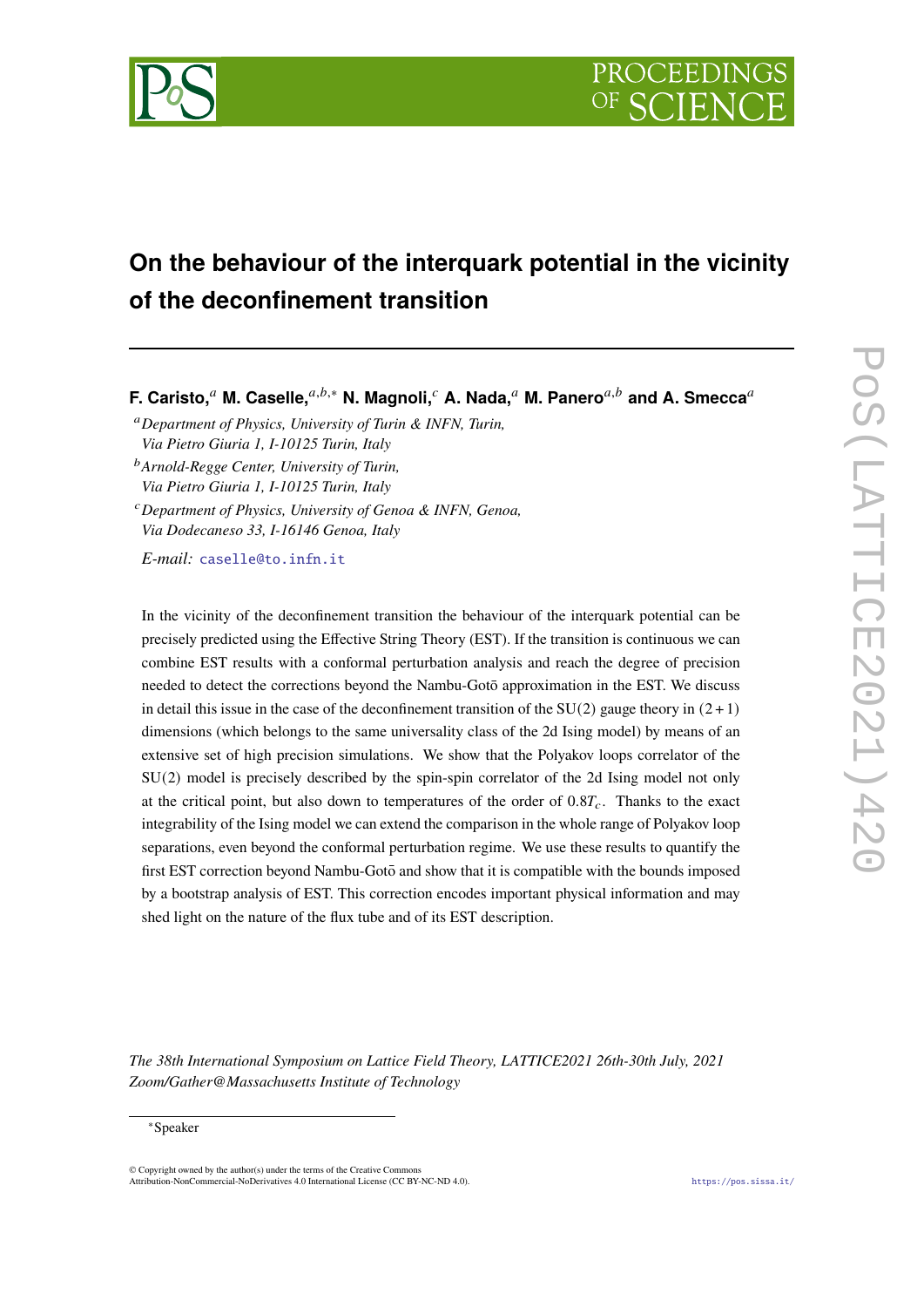## **1. Introduction**

In the last few years there has been a lot of progress in the description of the confining regime of Yang-Mills theories using the "Effective String Theory" (EST) approach in which the confining flux tube joining a quark-antiquark pair is modeled as a thin vibrating string [\[1](#page-6-0)[–5\]](#page-7-0) . In particular it has been realized that the EST enjoys the so called "low energy universality" property [\[6,](#page-7-1) [7\]](#page-7-2): due to the peculiar features of the string action and to the symmetry constraints imposed by the Poincaré invariance in the target space, the first few terms of its large distance expansion are fixed and coincide with those obtained terms in the same expansion for the Nambu-Goto string. This implies that the EST is much more predictive than other effective theories and in fact its predictions have been be successfully compared in the past few years with many results on the interquark potential from Monte Carlo simulations in Lattice Gauge Theories (LGTs). However it is clear that the Nambu-Goto action should be considered only as a first order approximation of the actual EST describing the non-perturbative behaviour of the Yang-Mills theories. Going beyond this approximation is one of the most interesting open problems in this context. It turns out that the optimal setting to address this issue is the finite temperature regime of the theory, in the neighbourhood of the deconfinement transition, but still in the confining phase since in this regime the boundary corrections become subleading and can be neglected [\[8\]](#page-7-3).

In this contribution we report the results, that we recently discussed in ref. [\[9\]](#page-7-4), of a set of simulations of the SU(2) gauge theory in  $(2 + 1)$  dimensions. We studied the Polyakov loop correlators in the range of temperatures  $0.8T_c \leq T \leq T_c$  (where  $T_c$  denotes the deconfinement temperature) from which we extracted the interquark potential to be compared with the effective string predictions. Since the deconfinement transition for this model is of the second order, simple renormalization group arguments (the so called "Svetitsky-Yaffe conjecture" [\[10\]](#page-7-5)) show that in the neighbourhood of the deconfinement transition the model is in the same universality class of the bidimensional Ising model. Thus the Polyakov loop correlators from which we extracted the interquark potential can be mapped using this correspondence to the spin-spin correlators of the  $2d$  Ising Model which, thanks to the exact integrability of the model, are exactly known. We shall see that this mapping is impressively confirmed by the simulation and that the knowledge of the exact behaviour of the correlator will help us to extract with very high precision the temperature dependence of the interquark potential and, from that, the corrections with respect to the Nambu-Gotō action which is the main goal of our study.

# **2. Lattice setup and definitions**

We simulated the SU(2) model on a (2+1) dimensional cubic lattice of spacing  $a$  and sizes  $N_t$  in the compactified "time" direction (which plays, as usual, the role of inverse temperature  $T = 1/N_t$ ) and  $N_s$  in the two other ("spatial") directions using the standard Wilson action

$$
S_{w} = -\frac{\beta}{2} \sum_{x} \sum_{0 \le \mu < v \le 2} \text{Tr} \, U_{\mu\nu}(x) \tag{1}
$$

where  $U_{\mu\nu}(x)$  is the plaquette operator and  $\beta$  is related, as usual, to the coupling constant of the model:  $\beta = 4/(ag^2)$ . To simplify notations we set the lattice spacing  $a = 1$  and neglect it in the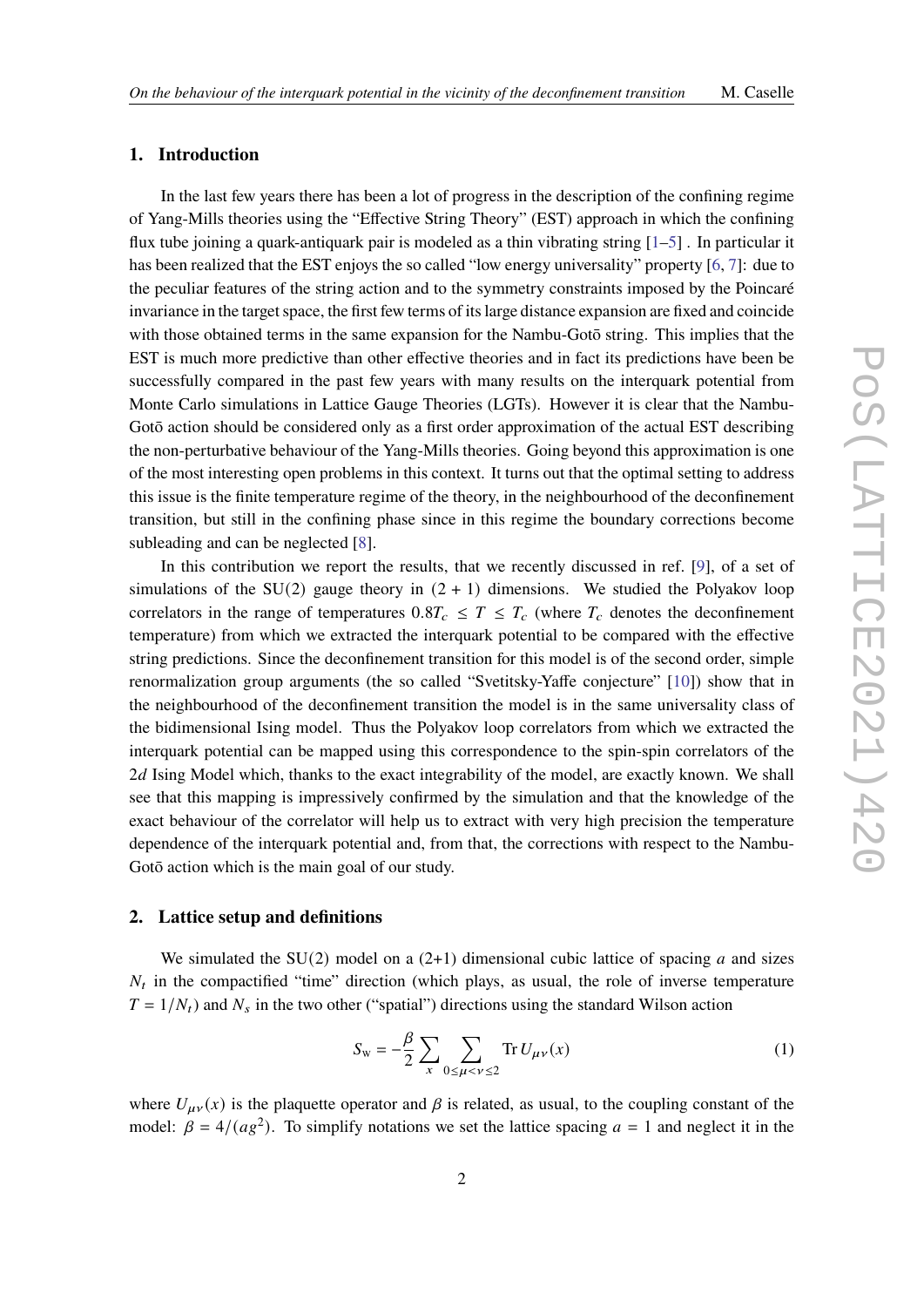following. One of the advantages of studying the  $SU(2)$  model in  $(2+1)$  dimensions is that we can leverage previous studies to fix the parameters of the model. In particular we can use the scale setting expression obtained in [\[11\]](#page-7-6)

$$
\sqrt{\sigma_0(\beta)} = \frac{1.324(12)}{\beta} + \frac{1.20(11)}{\beta^2} + O(\beta^{-3}),\tag{2}
$$

where  $\sigma_0$  denotes the zero temperature string tension. Moreover some of the simulations that we shall discuss were performed at  $\beta = 9.0$  for which an independent determination of  $\sigma_0$  can be found in [\[12\]](#page-7-7) and [\[13\]](#page-7-8). A set of high precision simulations at  $\beta = 16.0$  can be found in [\[14\]](#page-7-9). For the critical temperature we shall use the estimates of [\[15\]](#page-7-10).

We shall be interested in the following in the Polyakov loops correlator

$$
G(R) = \left\langle \sum_{\vec{x}} P(\vec{x}) P(\vec{x} + R\hat{k}) \right\rangle, \qquad P(\vec{x}) = \frac{1}{2} \operatorname{Tr} \prod_{t=0}^{N_t} U_0(t, \vec{x}). \tag{3}
$$

where  $\hat{k}$  denotes one of the two "spatial" directions, the sum is over all spatial coordinates  $\vec{x}$  and the Polyakov loop  $P(\vec{x})$  at a spatial coordinate  $\vec{x}$  is defined as the trace of the closed Wilson line in the compactified "time" direction. In a finite temperature setting the interquark potential  $V(R, N_t)$ can be extracted from the free energy associated to the Polyakov loop correlator:

$$
G(R) \equiv e^{-\frac{1}{T}V(R,N_t)} = e^{-N_t V(R,N_t)} \t{,} \t(4)
$$

In the confining phase we expect, for large values of R, a linearly rising potential  $V(R, N_t) = \sigma(T)R$ where  $\sigma(T)$  denotes the *finite temperature* string tension. As we shall see below  $\sigma(T)$  is a decreasing function of T and vanishes exactly at the deconfinement point. From  $V(R, N_t)$  and  $\sigma(T)$  we can also define the zero temperature potential  $V(R)$  as the  $T \to 0$  limit of  $V(R, T)$  and the zero temperature string tension  $\sigma_0$  as the  $T \to 0$  limit of  $\sigma(T)$ .

# **3. The "Svetitsky-Yaffe" mapping**

It is well know that a powerful way to study the behaviour of a Yang-Mills theories in the neighbourhood of the deconfinement transition consists in building an effective action for the Polyakov loops, by integrating out the spacelike links of the model. Starting from a  $(d + 1)$ dimensional LGT we end up in this way with an effective action for the Polyakov loops which will be a *d* dimensional spin model, having a global symmetry with respect to the center of the original gauge group. If the deconfinement transition is continuous, in the vicinity of the critical point the fine details of the effective action can be neglected, and it can be shown [\[10\]](#page-7-5) that it belongs to the same universality class of the simplest spin model, with only nearest neighbour interactions, sharing the same symmetry breaking pattern. This means, in our case, that the deconfinement transition of the SU(2) LGT in  $(2 + 1)$  dimensions, which is continuous, belongs to the same universality class of the symmetry breaking phase transition of the two-dimensional (2d) Ising model. In particular the Polyakov loop correlator in the confining phase is mapped to the spin-spin correlator of the 2d Ising model in the symmetric, high-temperature phase of the model, for which an exact expression is known [\[16\]](#page-7-11) and can be expanded in the short distance ( $R \ll \xi$ ) and in the large distance ( $R \gg \xi$ ) limits (where  $\xi$  denotes the correlation length) as follows: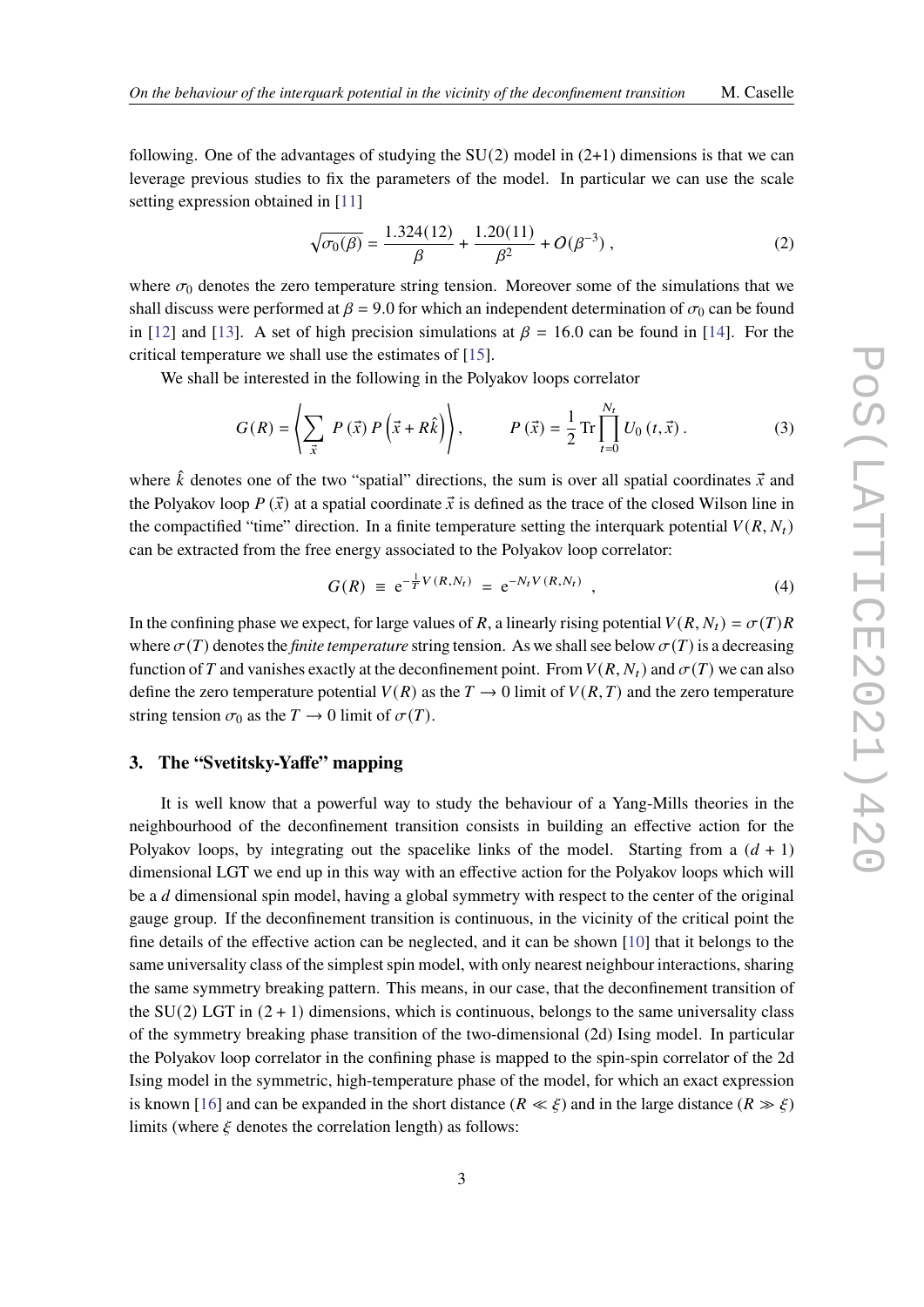•  $R \ll \xi$ 

<span id="page-3-0"></span>
$$
\langle \sigma(0)\sigma(R) \rangle = \frac{k_s}{R^{\frac{1}{4}}} \left[ 1 + \frac{t}{2} \ln \left( \frac{e^{\gamma_E} t}{8} \right) + \frac{1}{16} t^2 + \frac{1}{32} t^3 \ln \left( \frac{e^{\gamma_E} t}{8} \right) + O(t^4 \ln^2 t) \right],\tag{5}
$$

where  $t = \frac{R}{\epsilon}$  $\frac{R}{\epsilon}$ ,  $\gamma_E$  denotes the Euler  $\gamma$  constant while  $k_s$  is a non-universal constant, which can be evaluated exactly in the case of the 2d Ising model on a square lattice [\[16\]](#page-7-11).

•  $R \gg \xi$ 

<span id="page-3-1"></span>
$$
\langle \sigma(0)\sigma(R) \rangle = k_l K_0(t), \qquad (6)
$$

where, again,  $k_l$  is a non-universal constant (related in a non-trivial way to  $k_s$ ) and  $K_0$  is the modified Bessel function of order zero, whose large distance expansion is  $K_0(t) \sim \sqrt{\frac{\pi}{2t}} e^{-t}$ .

## **4. Effective String Theory predictions**

In a finite temperature setting it is possible to show, with very mild assumptions [\[6\]](#page-7-1), that the EST description of the confining flux tube implies the following form for the Polyakov Loop correlator:

$$
\langle P(0)P^{\dagger}(R)\rangle = \sum_{n} |\nu_n(N_t)|^2 2R \left(\frac{E_n}{2\pi R}\right)^{\frac{D-1}{2}} K_{\frac{D-3}{2}}(E_n R) \tag{7}
$$

where D denotes the number of spacetime dimensions (in our case  $D = 3$ ),  $E_n$  are the energy levels of the string and  $v_n(N_t)$  their amplitudes, which in general depend on the inverse temperature  $N_t$ .

In the particular case of the Nambu-Goto EST it is possible to give an explicit expression for the energy levels  $E_n$  which are:

$$
E_n = \sigma_0 N_t \sqrt{1 + \frac{8\pi}{\sigma_0 N_t^2} \left[ -\frac{1}{24} (D - 2) + n \right]}.
$$
 (8)

For the  $D = 3$  case that we are interested in, the lowest state is

<span id="page-3-2"></span>
$$
E_0 = \sigma_0 N_t \sqrt{1 - \frac{\pi}{3\sigma_0 N_t^2}} \equiv \sigma(T) N_t,
$$
\n(9)

where we introduced the Nambu-Gotō prediction for the finite temperature string tension  $\sigma(T)$ . As we have seen in the previous section  $E_0$  is the inverse of the correlation length, thus we see from the above expression that the Nambu-Gotō EST predicts a critical temperature  $T_{c,NG} = \sqrt{\frac{3\sigma_{c}}{\pi (D-1)}}$  $rac{3\sigma_0}{\pi(D-2)}$  and a critical index  $v = 1/2$ . We see from the Svetitsky-Yaffe mapping (which for our model implies the 2d Ising value  $y = 1$ ) that the EST prediction cannot be correct. In addition, also the EST prediction for the critical temperature is wrong (albeit close to the correct one). These observations suggest the need to go beyond the Nambu-Gotō approximation. In the large- $R$  limit the Polyakov loop correlator is dominated by the lowest state  $E_0$  and the corrections that we are studying appear as deviations in the expansion of  $E_0$  in powers of  $1/N_t$ , with respect to the Nambu-Goto result. It can be shown that, due to the so called "low-energy universality", the first non-universal term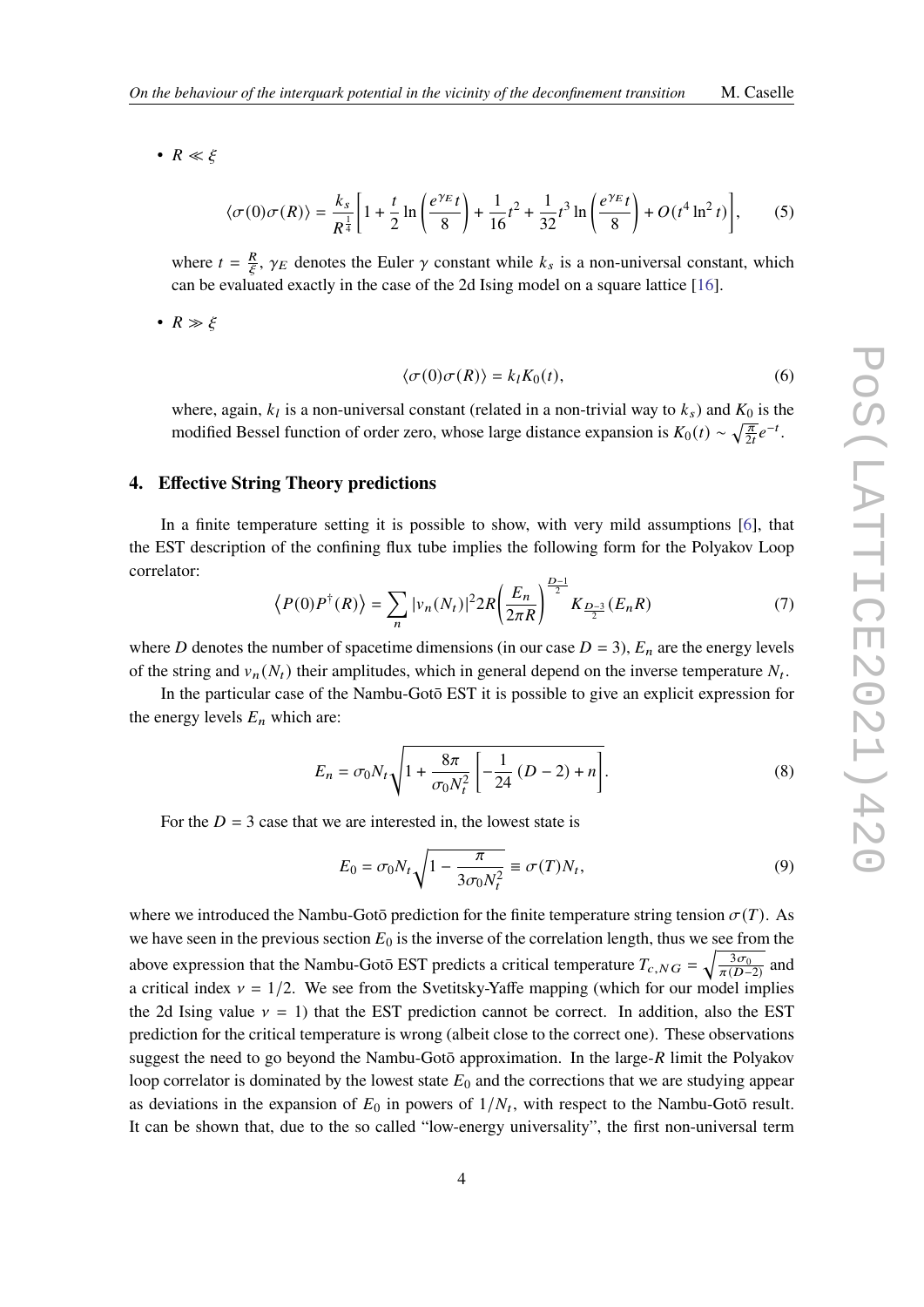beyond the Nambu-Gotō action can appear, in the high-temperature regime which we are studying here, only at order  $1/N_t^7$ . Remarkably enough, also this correction is not completely free. Using the notations of refs. [\[17,](#page-7-12) [18\]](#page-7-13) this additional term can be written as

<span id="page-4-3"></span>
$$
-\frac{32\pi^6}{225} \frac{\gamma_3}{\sigma^3 N_t^7},\tag{10}
$$

where  $\gamma_3$  is a new parameter which, together with  $\sigma_0$ , defines the EST. By using a bootstrap analysis it is possible to show that  $\gamma_3$  is constrained to be  $\gamma_3 > -\frac{1}{768}$ .

# **5. Simulation results**

We performed two sets of simulations. In the first one, which was mainly devoted to a test of the Svetitsky-Yaffe mapping, we fixed a few values of  $N_t$ , namely  $N_t = 6, 7, 8, 9$  and varied the temperature by changing  $\beta$  in the range  $0.8 < T/T_c < 1$ . In the second one, which was devoted to a high-precision study of the correction to the Nambu-Gotō action, we chose the opposite strategy and fixed three values of  $\beta$  and varied the temperature by changing  $N_t$ . Further details about the simulations can be found in ref. [\[9\]](#page-7-4).

The results of our first set of simulations show that the Svetitsky-Yaffe mapping is almost exact in the range of temperature that we tested and that there is an impressive agreement between the Polyakov loop correlators and the Ising predictions of eqs. [\(5\)](#page-3-0) and [\(6\)](#page-3-1). This agreement is well visible in fig. [1,](#page-5-0) where we plotted the fit of  $G(R)$  for one particular choice of  $\beta$  and  $N_t$  with the Ising predictions of eqs. [\(5\)](#page-3-0) and [\(6\)](#page-3-1) (modified to account for the periodic boundary conditions). We found a similar agreement for all the values of  $\beta$  and  $N_t$  that we tested.

In the second set of simulations we studied the behaviour of the ground state  $E_0$  as a function of the temperature, as the deconfinement transition is approached from below, at a fixed value of  $\beta$ and varying the temperature by changing the value of  $N_t$ . We studied the three values of  $\beta$  and the range of values of  $N_t$  shown in tab. [1.](#page-6-1) For each of these simulations we extracted the value of  $E_0$ using the large-distance fit of eq. [\(6\)](#page-3-1). We report in this proceeding a preliminary analysis of these data. Further details and a larger set of simulations can be found in [\[9\]](#page-7-4).

The Nambu-Gotō expectation for  $E_0$  is given by eq. [\(9\)](#page-3-2), which can be rewritten in terms of the critical temperature as follows:

<span id="page-4-0"></span>
$$
E_0 = N_t \sigma(N_t) = N_t \sigma_0 \sqrt{1 - \frac{\pi}{3N_t^2 \sigma_0}} = N_t \sigma_0 \sqrt{1 - \frac{T^2}{T_{c, NG}^2}}.
$$
 (11)

It is clear that this equation cannot agree with the data since it predicts a mean-field-like critical index  $v = 1/2$  for the correlation length  $\xi = 1/E_0$ , while the Svetitsky-Yaffe mapping predicts  $v = 1$ . The latter type of scaling could be realized in several ways. The simplest possibility is to assume a linear behaviour for  $E_0$ ,

<span id="page-4-1"></span>
$$
E_0 \sim 1 - \frac{N_{t,c}}{N_t}.\tag{12}
$$

On the other hand, the low energy universality would suggest instead an expression (using the parametrization of refs. [\[17,](#page-7-12) [18\]](#page-7-13)) of the type:

<span id="page-4-2"></span>
$$
E_0(N_t) = \text{Taylor}_4(E_0) + \frac{k_4}{(\sigma_0)^3 N_t^7}
$$
\n(13)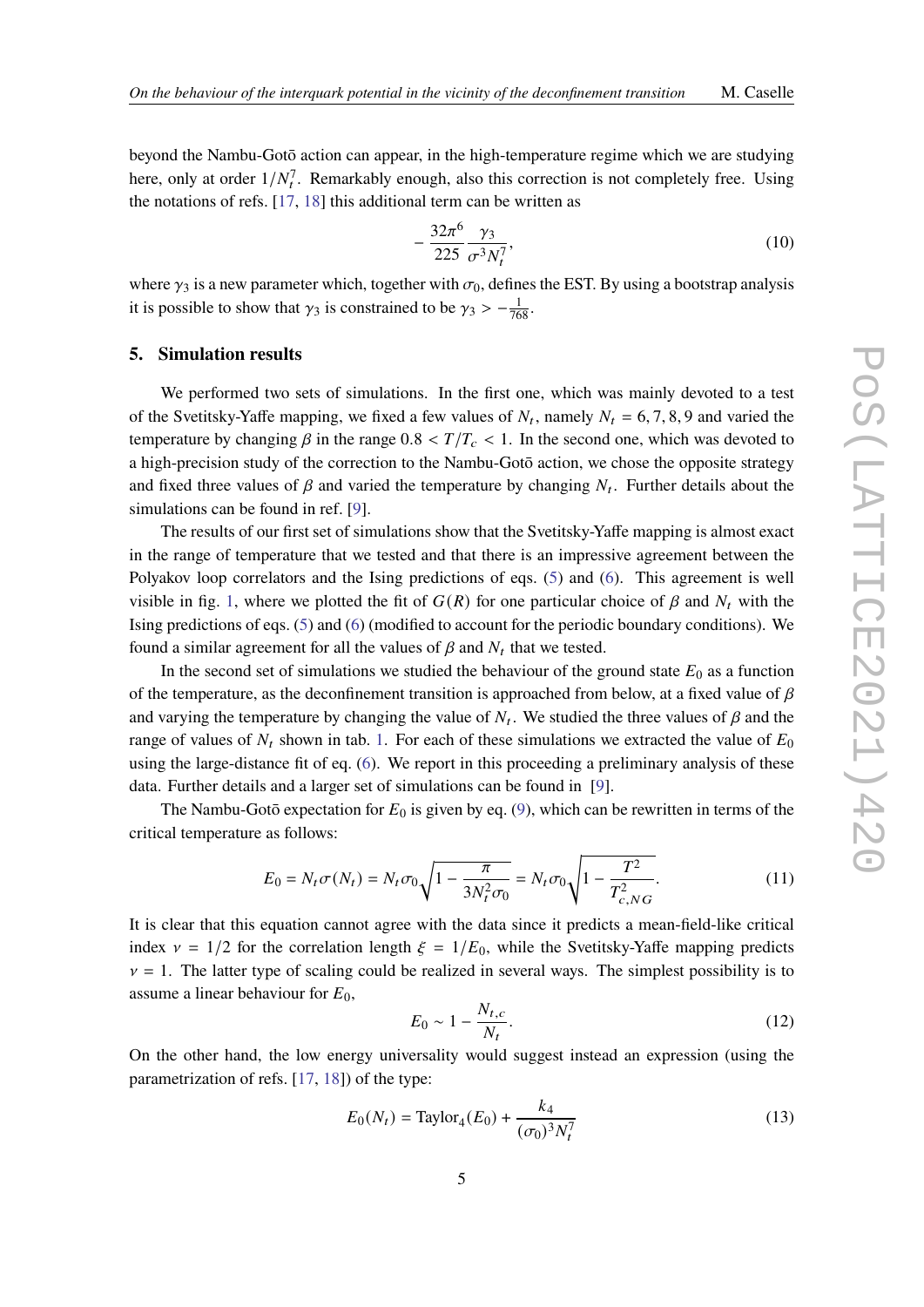<span id="page-5-0"></span>

**Figure 1:** Fit of the data at  $N_t = 9$ ,  $\beta = 12.15266$ ,  $T/T_c = 0.86$  combining both the short distance approximation [\(5\)](#page-3-0) and the large-distance one [\(6\)](#page-3-1) for the spin-spin Ising correlator, taking into account the periodic boundary conditions.

with

Taylor<sub>4</sub>(
$$
E_0
$$
) =  $\sigma_0 N_t - \frac{\pi}{6N_t} - \frac{\pi^2}{72(\sigma_0)N_t^3} - \frac{\pi^3}{432(\sigma_0)^2 N_t^5} - \frac{5\pi^4}{10368(\sigma_0)^3 N_t^7}$ , (14)

where we are truncating the Taylor expansion of eq. [\(11\)](#page-4-0) to the  $1/N_t^7$  order and we assume that all higher orders are negligible, i.e. that terms arising from higher order terms of eq.  $(11)$  and subleading corrections beyond Nambu-Gotō, which are not known yet, are randomly distributed and, on average, tend to cancel against each other.

Following the above observations we first tried to fit the data with a pure Nambu-Gotō ansatz  $(\nu = 1/2)$  and the pure linear ansatz  $(\nu = 1)$  of eq. [\(12\)](#page-4-1), but neither choice provided a good fit to the data. It is easy to see that the Nambu-Goto ansatz fits well the data for larger values of  $N_t$ (lower temperatures), but as the deconfinement transition is approached, it misses the approach to the critical point. Similarly, the naive linear fit of eq. [\(12\)](#page-4-1) agrees with the data near the critical point, as expected from the Svetitsky-Yaffe correspondence, but this agreement holds only for the first few values of  $N_t$ . For larger values the naive linear function is not compatible with our simulation results. On the contrary the low energy universality ansatz of eq. [\(13\)](#page-4-2) turned out to fit the data remarkably well in the whole range of values of  $N_t$  and for the three values of  $\beta$ : the results are reported in tab. [1.](#page-6-1)

It is interesting to note that the quality of the fits improves as we approach the continuum limit. Moreover a highly non-trivial consistency check of the procedure is that the best fit values for  $\sigma_0$ agree in all three cases with the known ones. Another non-trivial check of our analysis is that the three values of  $k_4$  that we found should be compatible with each other, by virtue of the  $1/\sigma_0^3$ normalization of eq. [\(13\)](#page-4-2). Tab. [1](#page-6-1) confirms that this is indeed the case and that the three values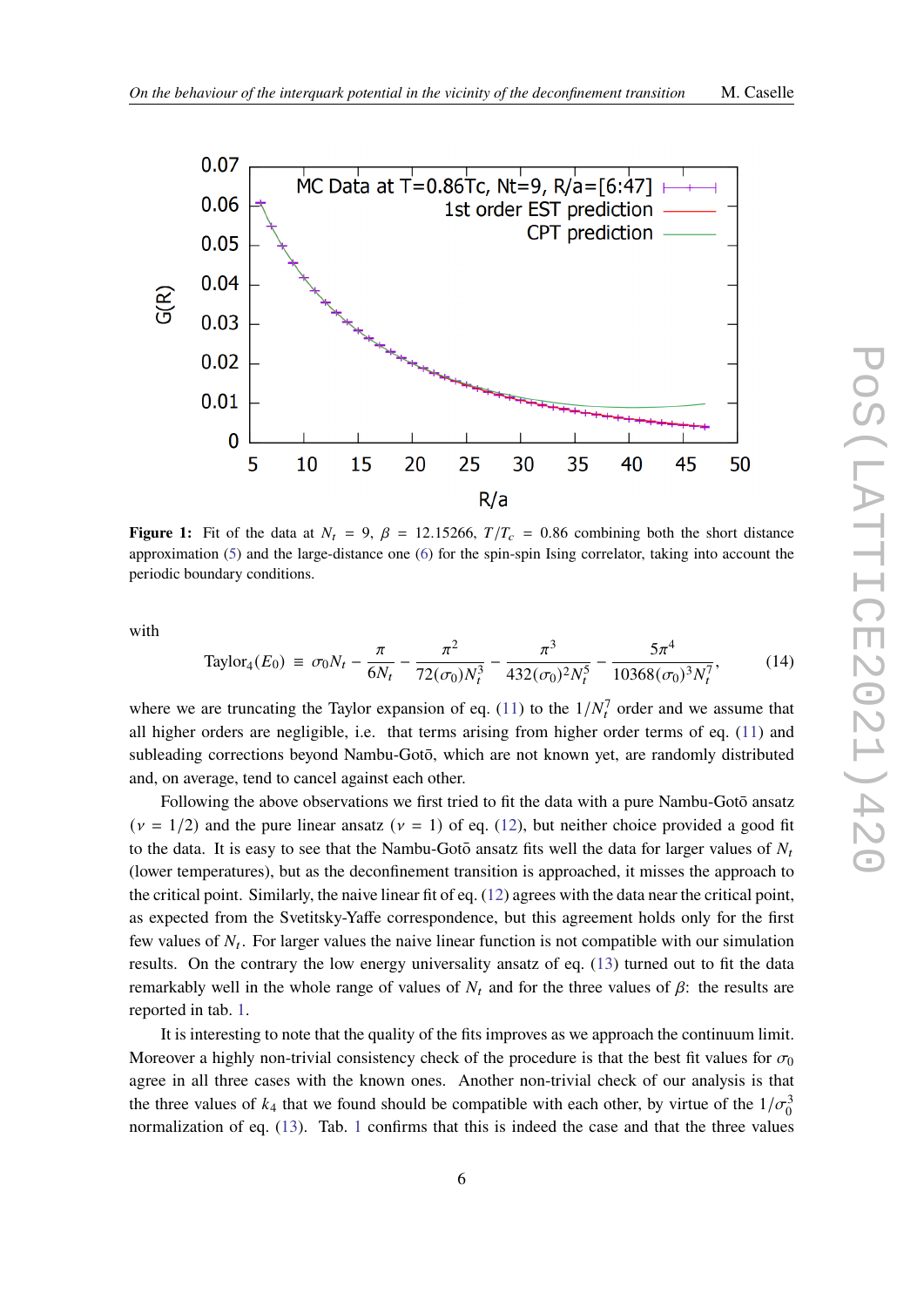<span id="page-6-1"></span>

|          | $N_{t, \text{min}}$ | $N_{t, \text{max}}$ | K4       | $\sigma_0$  | $\lambda$ red | literature  |
|----------|---------------------|---------------------|----------|-------------|---------------|-------------|
|          |                     | 12                  | 0.040(8) | 0.02603(19) | 1.60          | 0.02583(3)  |
| 12.15266 |                     | 14                  | 0.054(5) | 0.01366(5)  | 0.89          | 0.01371(29) |
| 13.42445 |                     | 15                  | 0.053(8) | 0.01104(5)  | 1.33          | 0.01108(23) |

**Table 1:** Results of the fit performed with eq. [\(13\)](#page-4-2). In the last column we report the values of  $\sigma_0$  quoted in ref. [\[12\]](#page-7-7) for  $\beta = 9$  and in ref. [\[11\]](#page-7-6) for the other two values of  $\beta$ .

almost agree within the errors.

The values of  $k_4$  quoted in tab[.1](#page-6-1) should be considered only as preliminary estimates, since, due to the large values of the correlation length, larger values  $N_s$  (the lattice size in the spacelike directions) should be tested to be sure that finite size effects are under control. While we are unable for the moment to give a precise estimate of the error on  $k_4$  we quote, as a preliminary, qualitative, estimate for  $k_4$ , the value  $k_4 \sim 0.05$  from which we can extract, using eq. [\(10\)](#page-4-3),

$$
\gamma_3 = -\frac{225}{32\pi^6} k_4 \sim -0.0004\tag{15}
$$

which is well inside the bound  $\gamma_3 \ge -\frac{1}{768} \sim -0.0013$  obtained in ref. [\[17,](#page-7-12) [18\]](#page-7-13).

It is reassuring the fact that a similar analysis performed on the data of [\[14\]](#page-7-9) leads to values (depending on the order at which the Taylor expansion is truncated) in the range  $k_4 \in [0.06, 0.08]$ , which are very close to our preliminary estimate.

The fact that  $\gamma_3$  is negative is rather non-trivial: in particular, as shown in ref. [\[17\]](#page-7-12), it does not allow to prove the so called "Axionic String Ansatz" [\[19,](#page-7-14) [20\]](#page-8-0), for the EST describing this gauge theory.

It is interesting to compare this value, with the one obtained in ref. [\[20\]](#page-8-0) for the SU(6) theory in  $(2+1)$  dimensions using the data from ref. [\[21\]](#page-8-1), which is of similar magnitude but opposite in sign. This shows explicitly that at this level of resolution the EST is not universal anymore but encodes, as expected, the specific properties of the underlying Yang-Mills theory.

Finally, it is important to stress that our results are not limited to the SU(2)/Ising mapping and to the fact that the Ising model is exactly integrable. By using the tools of conformal perturbation theory [\[22\]](#page-8-2), the spin-spin correlator can be obtained in principle for any spin model characterized by a second order phase transition (not only in two dimensions but also for three-dimensional universality classes, see for instance refs. [\[23,](#page-8-3) [24\]](#page-8-4)) and thus the Svetitsky-Yaffe mapping can be used also for spin models that are not exactly integrable, like for instance the mapping between the (3+1) dimensional SU(2) LGT and the three dimensional Ising model discussed in [\[25\]](#page-8-5).

## **References**

- <span id="page-6-0"></span>[1] Y. Nambu, *Strings, Monopoles and Gauge Fields*, *Phys. Rev.* **D10** [\(1974\) 4262.](http://dx.doi.org/10.1103/PhysRevD.10.4262)
- [2] T. Gotō, *Relativistic quantum mechanics of one-dimensional mechanical continuum and subsidiary condition of dual resonance model*, *Prog. Theor. Phys.* **46** [\(1971\) 1560–1569.](http://dx.doi.org/10.1143/PTP.46.1560)
- [3] M. Lüscher, *Symmetry Breaking Aspects of the Roughening Transition in Gauge Theories*, *[Nucl. Phys.](http://dx.doi.org/10.1016/0550-3213(81)90423-5)* **B180** (1981) 317.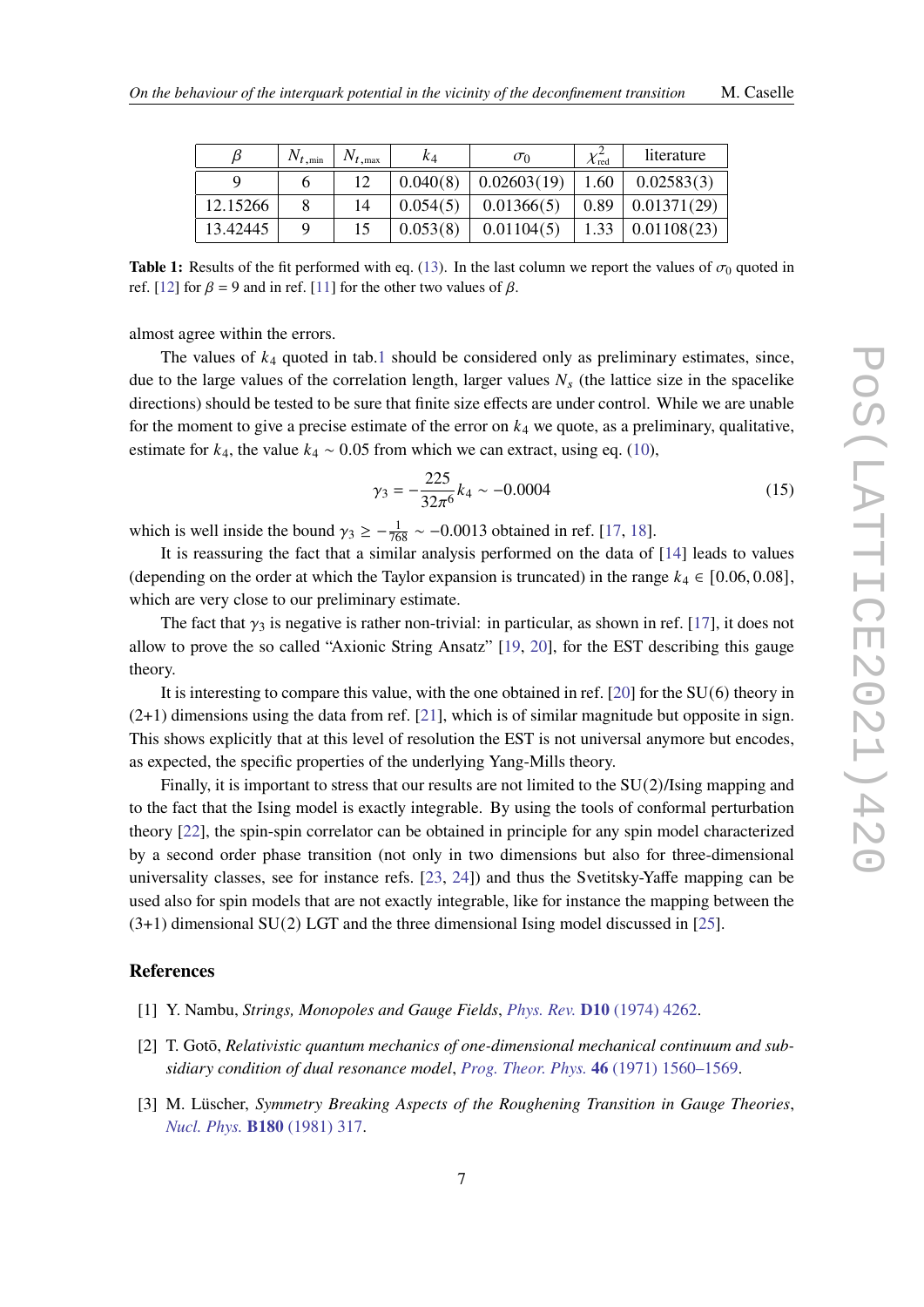- [4] M. Lüscher, K. Symanzik and P. Weisz, *Anomalies of the Free Loop Wave Equation in the WKB Approximation*, *[Nucl. Phys.](http://dx.doi.org/10.1016/0550-3213(80)90009-7)* **B173** (1980) 365.
- <span id="page-7-0"></span>[5] J. Polchinski and A. Strominger, *Effective string theory*, *Phys. Rev. Lett.* **67** [\(1991\) 1681–1684.](http://dx.doi.org/10.1103/PhysRevLett.67.1681)
- <span id="page-7-1"></span>[6] M. Lüscher and P. Weisz, *String excitation energies in SU(N) gauge theories beyond the free-string approximation*, *JHEP* **0407** [\(2004\) 014,](http://dx.doi.org/10.1088/1126-6708/2004/07/014) [[hep-th/0406205](https://arxiv.org/abs/hep-th/0406205)].
- <span id="page-7-2"></span>[7] O. Aharony and Z. Komargodski, *The Effective Theory of Long Strings*, *JHEP* **1305** [\(2013\)](http://dx.doi.org/10.1007/JHEP05(2013)118) [118,](http://dx.doi.org/10.1007/JHEP05(2013)118) [[1302.6257](https://arxiv.org/abs/1302.6257)].
- <span id="page-7-3"></span>[8] M. Caselle, *Effective String Description of the Confining Flux Tube at Finite Temperature*, *Universe* **7** [\(2021\) 170,](http://dx.doi.org/10.3390/universe7060170) [[2104.10486](https://arxiv.org/abs/2104.10486)].
- <span id="page-7-4"></span>[9] F. Caristo, M. Caselle, N. Magnoli, A. Nada, M. Panero and A. Smecca, *Fine corrections in the effective string describing SU(2) Yang-Mills theory in three dimensions*, [2109.06212](https://arxiv.org/abs/2109.06212).
- <span id="page-7-5"></span>[10] B. Svetitsky and L. G. Yaffe, *Critical Behavior at Finite Temperature Confinement Transitions*, *Nucl. Phys.* **B210** [\(1982\) 423.](http://dx.doi.org/10.1016/0550-3213(82)90172-9)
- <span id="page-7-6"></span>[11] M. J. Teper, *SU(N) gauge theories in (2+1)-dimensions*, *Phys. Rev.* **D59** [\(1999\) 014512,](http://dx.doi.org/10.1103/PhysRevD.59.014512) [[hep-lat/9804008](https://arxiv.org/abs/hep-lat/9804008)].
- <span id="page-7-7"></span>[12] C. Bonati, M. Caselle and S. Morlacchi, *The Unreasonable effectiveness of effective string theory: The case of the 3D SU(2) Higgs model*, *Phys. Rev. D* **104** [\(2021\) 054501,](http://dx.doi.org/10.1103/PhysRevD.104.054501) [[2106.08784](https://arxiv.org/abs/2106.08784)].
- <span id="page-7-8"></span>[13] M. Caselle, M. Pepe and A. Rago, *Static quark potential and effective string corrections in the (2+1)-d SU(2) Yang-Mills theory*, *JHEP* **0410** [\(2004\) 005,](http://dx.doi.org/10.1088/1126-6708/2004/10/005) [[hep-lat/0406008](https://arxiv.org/abs/hep-lat/0406008)].
- <span id="page-7-9"></span>[14] A. Athenodorou and M. Teper, *Closed flux tubes in D = 2 + 1 SU(N) gauge theories: dynamics and effective string description*, *JHEP* **10** [\(2016\) 093,](http://dx.doi.org/10.1007/JHEP10(2016)093) [[1602.07634](https://arxiv.org/abs/1602.07634)].
- <span id="page-7-10"></span>[15] S. Edwards and L. von Smekal, *SU(2) lattice gauge theory in 2+1 dimensions: Critical couplings from twisted boundary conditions and universality*, *[Phys. Lett. B](http://dx.doi.org/10.1016/j.physletb.2009.10.063)* **681** (2009) 484– [490,](http://dx.doi.org/10.1016/j.physletb.2009.10.063) [[0908.4030](https://arxiv.org/abs/0908.4030)].
- <span id="page-7-11"></span>[16] T. T. Wu, B. M. McCoy, C. A. Tracy and E. Barouch, *Spin spin correlation functions for the two-dimensional Ising model: Exact theory in the scaling region*, *[Phys. Rev. B](http://dx.doi.org/10.1103/PhysRevB.13.316)* **13** (1976) [316–374.](http://dx.doi.org/10.1103/PhysRevB.13.316)
- <span id="page-7-12"></span>[17] J. Elias Miró, A. L. Guerrieri, A. Hebbar, J. a. Penedones and P. Vieira, *Flux Tube S-matrix Bootstrap*, *[Phys. Rev. Lett.](http://dx.doi.org/10.1103/PhysRevLett.123.221602)* **123** (2019) 221602, [[1906.08098](https://arxiv.org/abs/1906.08098)].
- <span id="page-7-13"></span>[18] J. Elias Miró and A. Guerrieri, *Dual EFT bootstrap: QCD flux tubes*, *JHEP* **10** [\(2021\) 126,](http://dx.doi.org/10.1007/JHEP10(2021)126) [[2106.07957](https://arxiv.org/abs/2106.07957)].
- <span id="page-7-14"></span>[19] S. Dubovsky, R. Flauger and V. Gorbenko, *Evidence from Lattice Data for a New Particle on the Worldsheet of the QCD Flux Tube*, *[Phys. Rev. Lett.](http://dx.doi.org/10.1103/PhysRevLett.111.062006)* **111** (2013) 062006, [[1301.2325](https://arxiv.org/abs/1301.2325)].